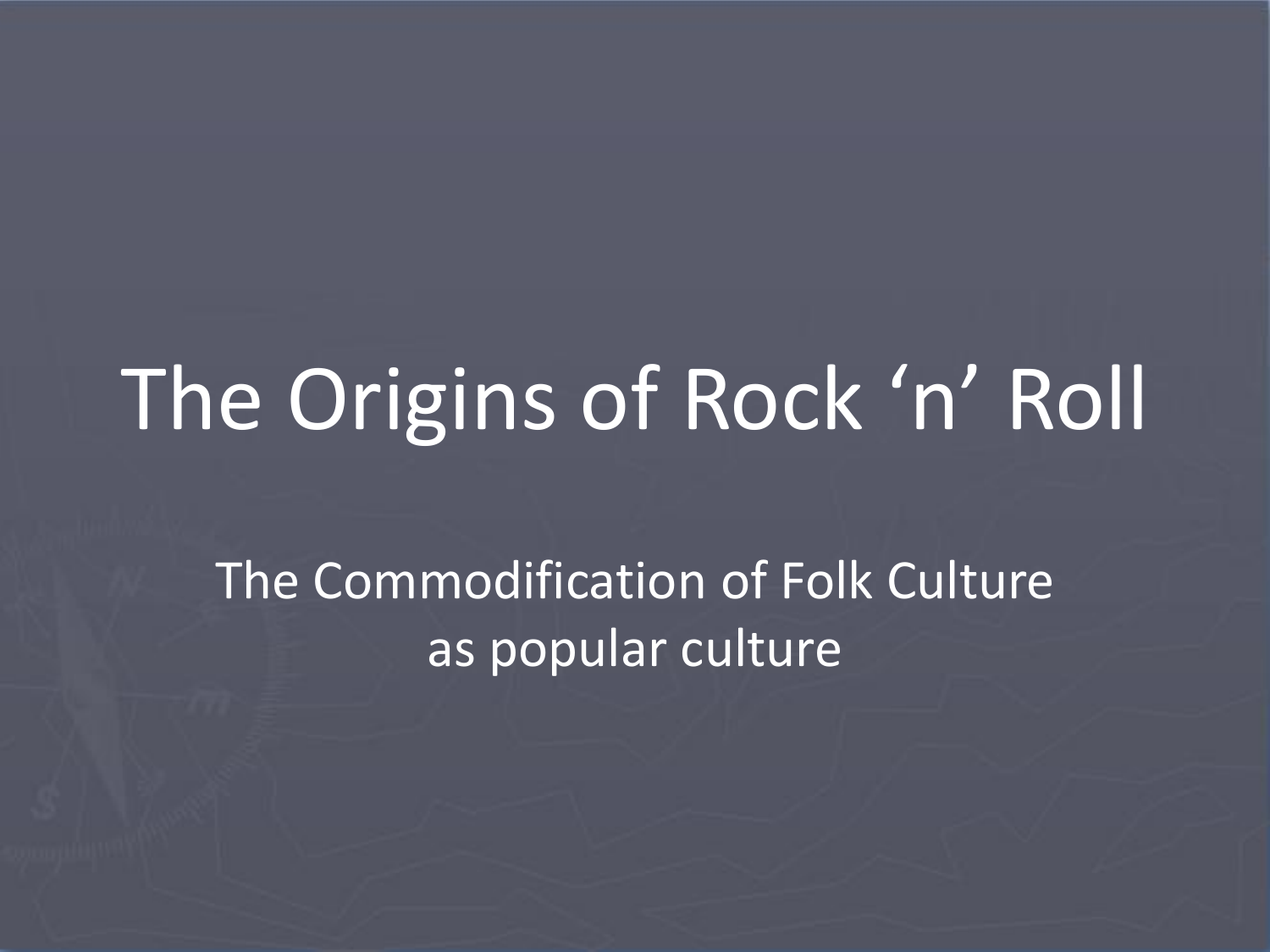### The Music Business Before Radio/Internet

- Live Performances
- Sheet Music
- Records
- Radio introduced in 1920s



Harry James and band perform at Hershey Park Ballroom, 7/25/1945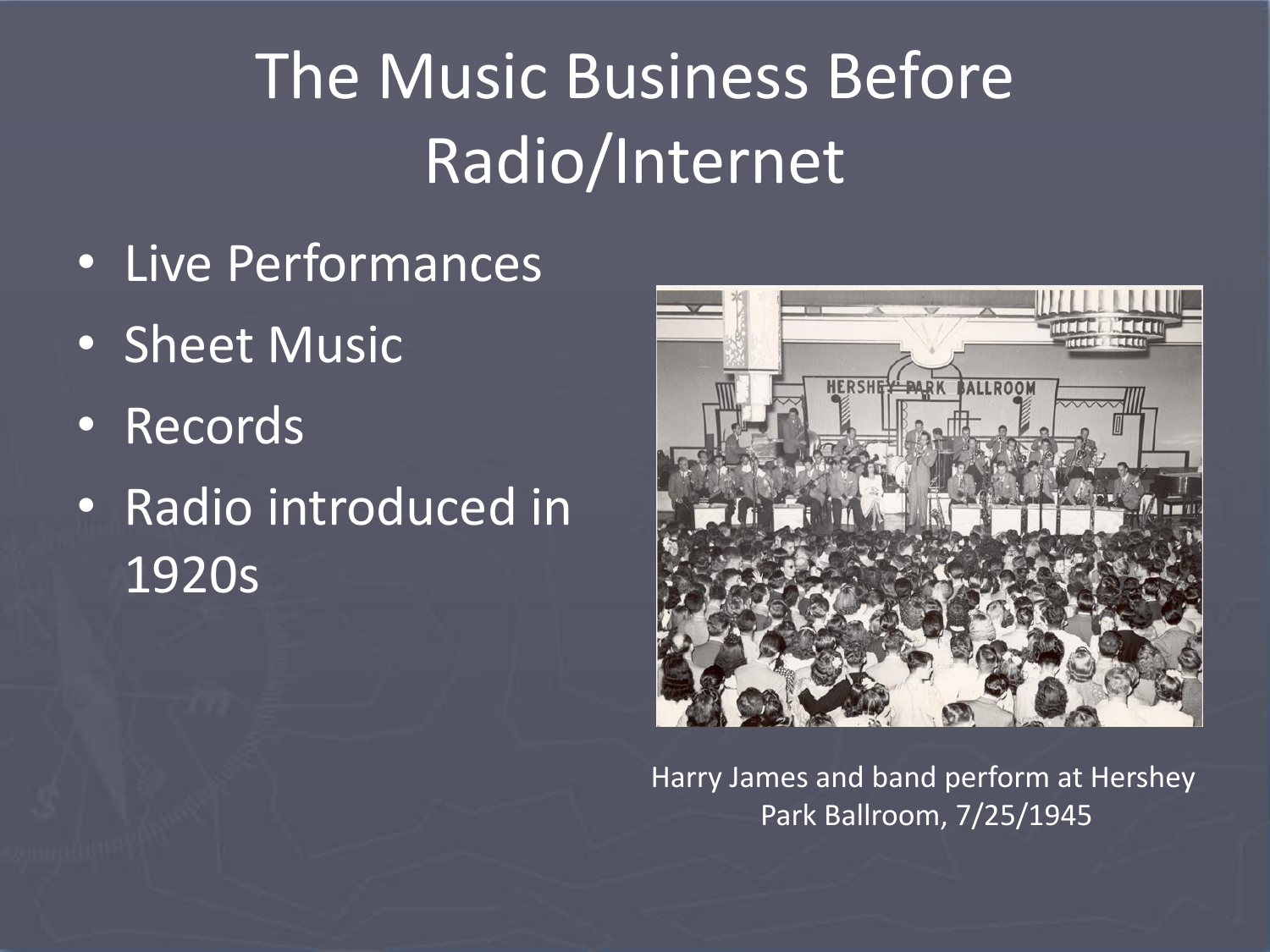## Factors leading to the rise of Rock and Roll

#### • Movement

- Increased mobility in era after World War II
	- Cars
	- Economic prosperity – Travel
- Accessibility
	- Cheaper records
		- \$1.00
	- Cheaper Record players
		- \$15.00
- Technology
	- Improved recording technology

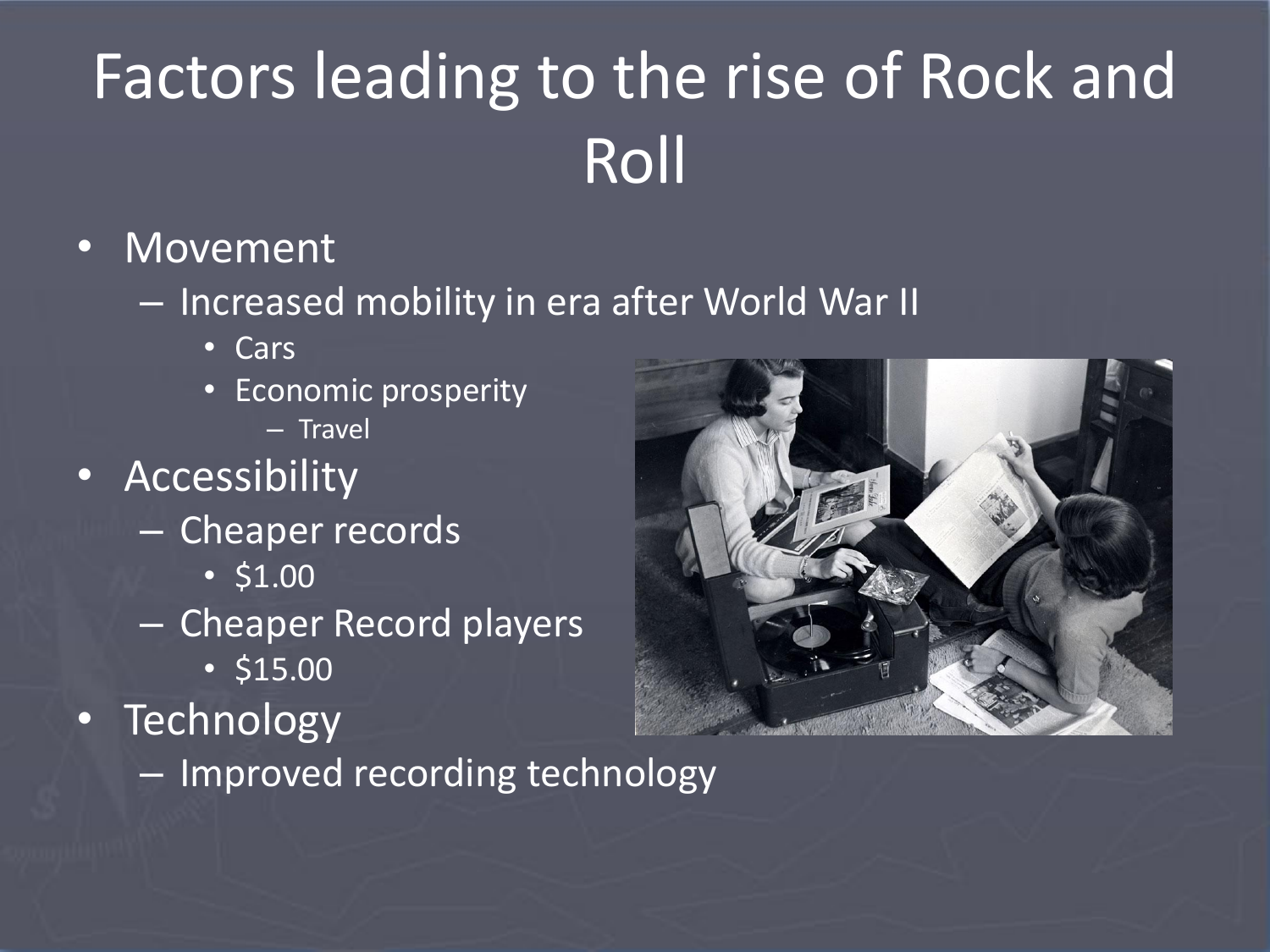### Cultural Roots of Rock n' Roll

- African Work songs – Originating in West Africa • Country Music – Appalachian English and Irish – Use of string instruments • Southern Gospel – Call and response music • Rhythm and Blues
	- Fast beats
	- Multiple instruments



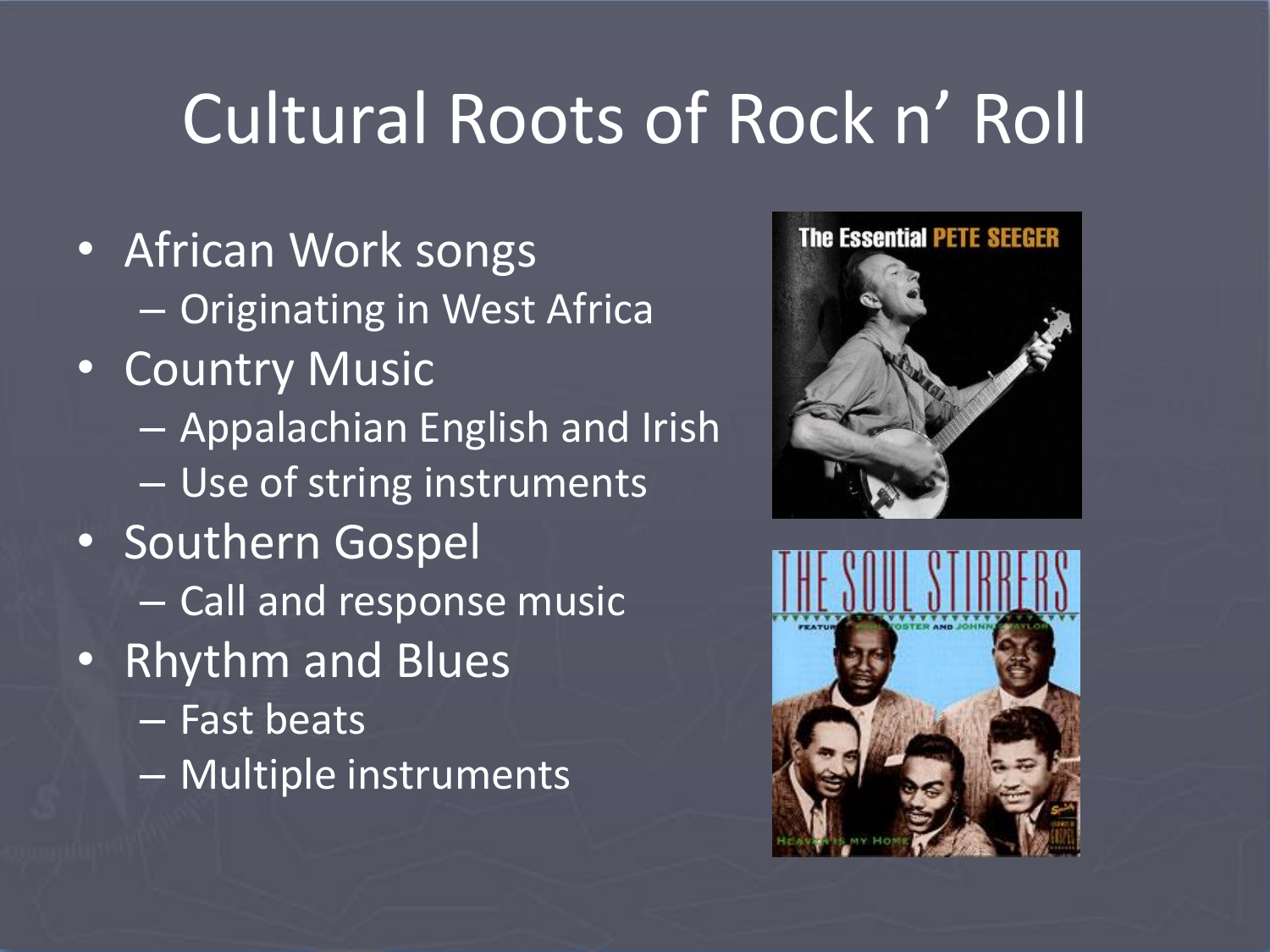#### Diffusion of Southern Culture

- Southern Migration 1900-1960
	- 28 Million Southern born Whites and African Americans migrate out of the south
		- 1950 Especially
		- African Americans for to 8 major Cities

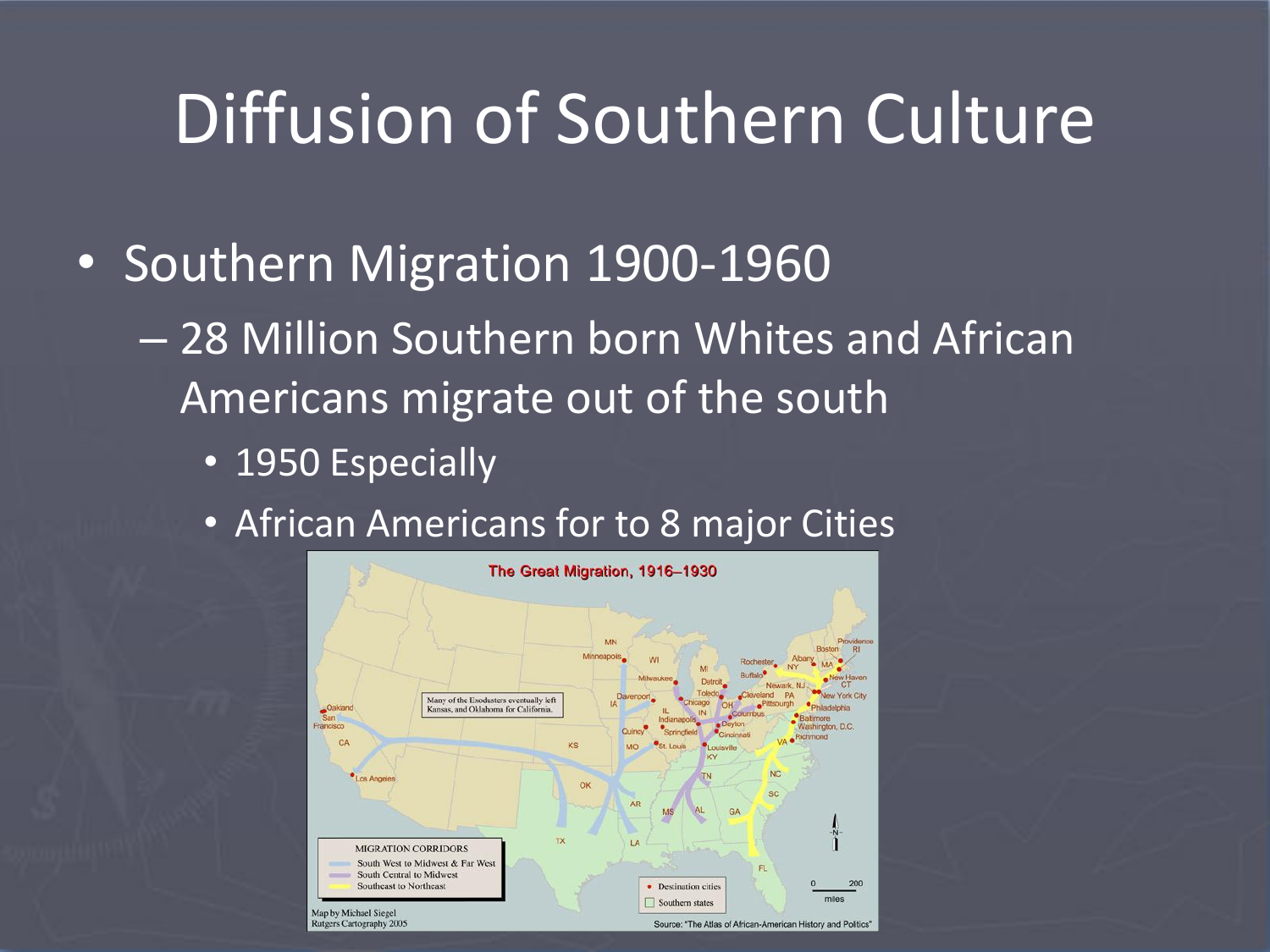## Finding an Audience

- Original reception by lower classes
	- Individual basis
- Baby Boomers
	- Social system restructured
		- Kids staying in school longer – Past 13-14 yrs old
	- Looking for music to call their own
- Popularity of Television in 1950s
	- Radio left looking for stuff to fill slots left by programs leaving for television

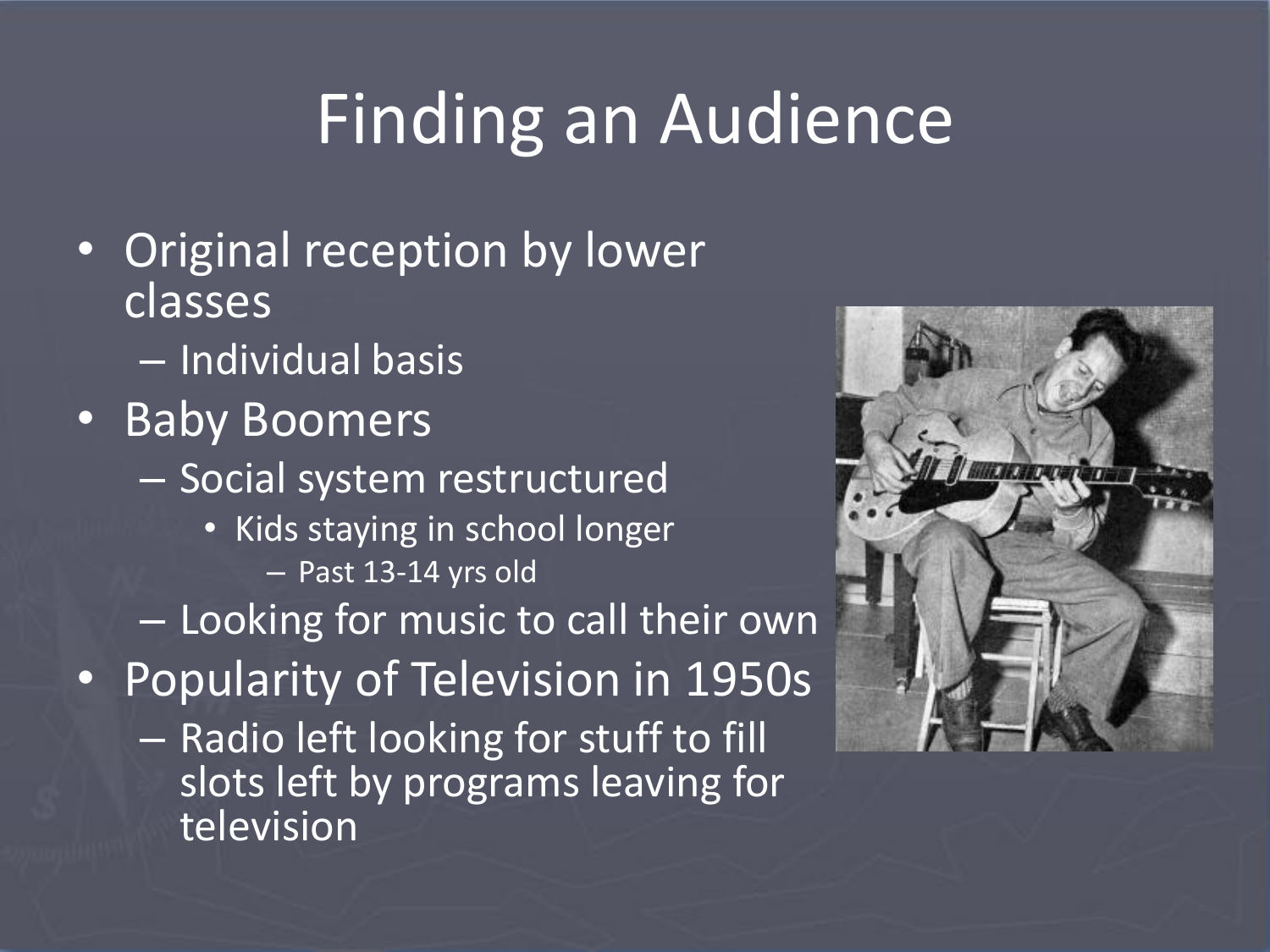#### Re-Invention of Rock 'n' Roll

- White guitar version of R&B
	- "Rock around the Clock"
		- 1955 Bill Haley and the Comets
		- 1st Rock song to be #1 Hit
			- By 1959 almost all #1s were Rock Songs

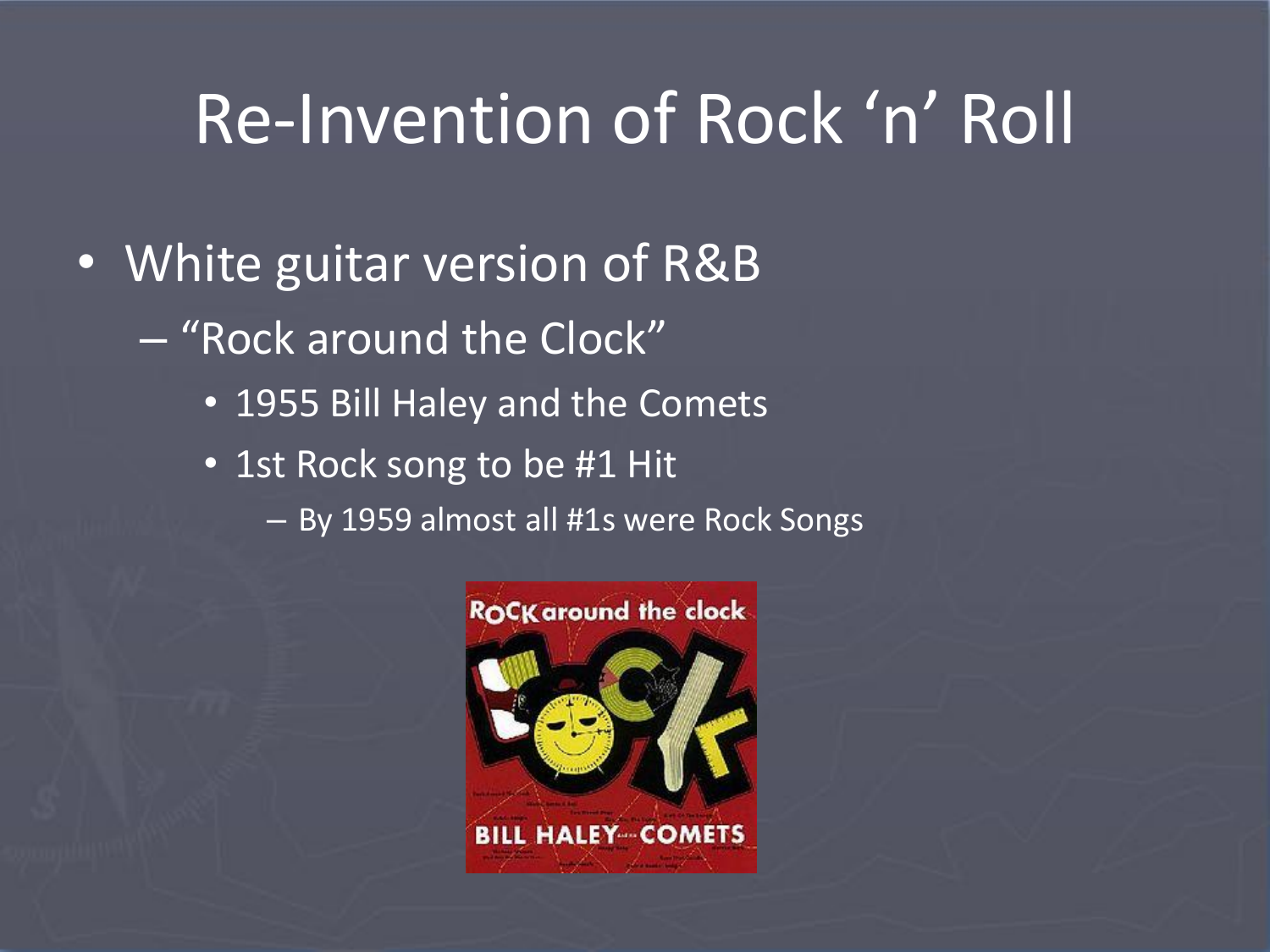#### The First Rock 'n' Roll Superstar

#### • Elvis Presley

- Born in Mississippi
- Developed as a musician in Tennessee
	- "Memphis was the only city Elvis could have come from" – David Lanegran
	- Influences were all African American **Musicians**
- Started at Sun Records
	- Playing music originally written by African Americans
	- Taking African American culture and finding a way to sell it to a difference audience



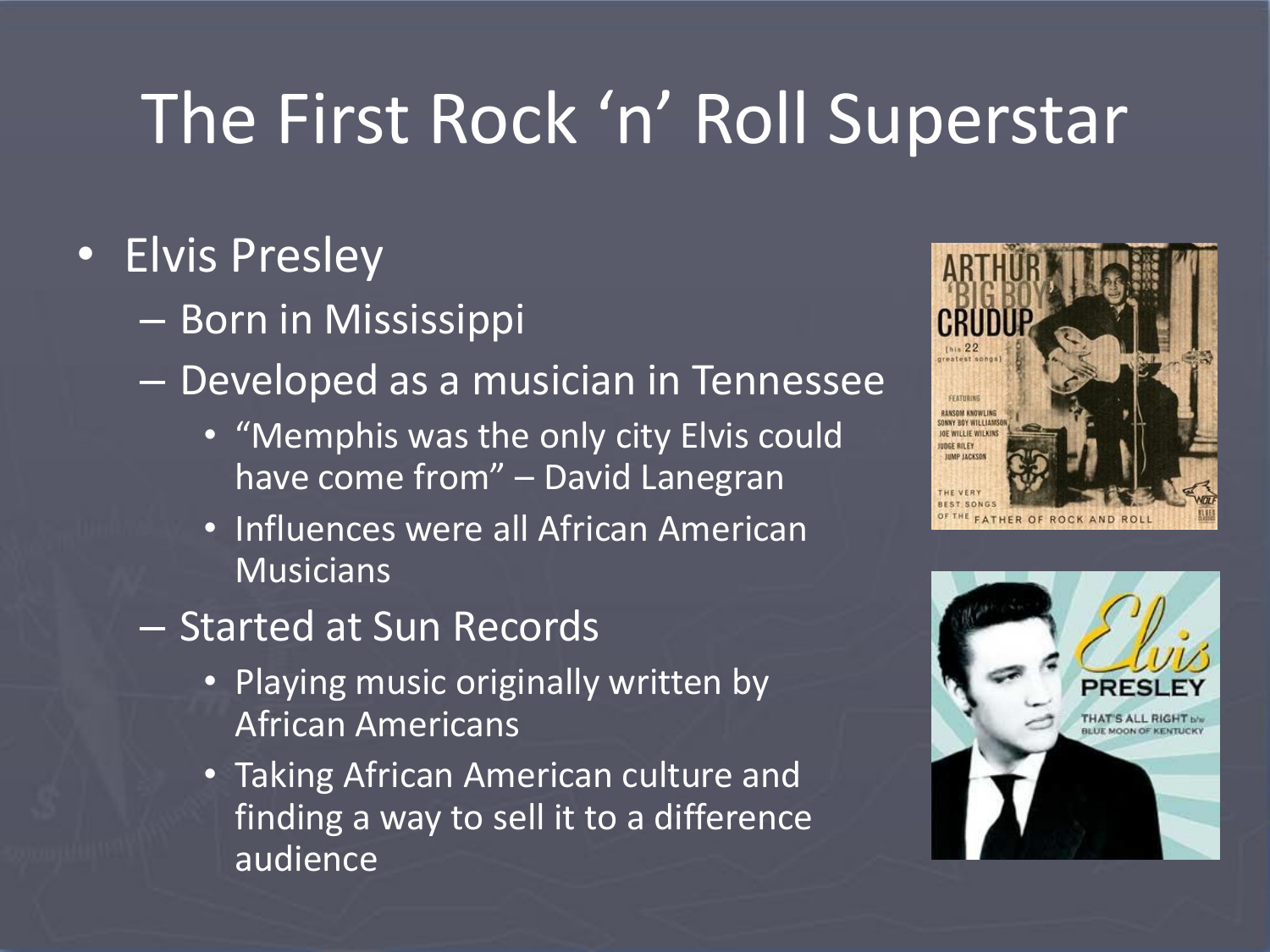# Spreading Influence of Rock 'n' Roll

- Chuck Berry (first hit '55)
	- Moved from St Louis to Chicago
	- Songs mostly for teens
- Little Richard (first hit '55)
	- From Macon, GA
	- Covered by Pat Boone
- The Five Satins (first hit '56)
	- New Haven, CT
	- Doo Wop music
- Buddy Holly (first hit '57)
	- From Lubbock, Tx
	- Country turned rock musician



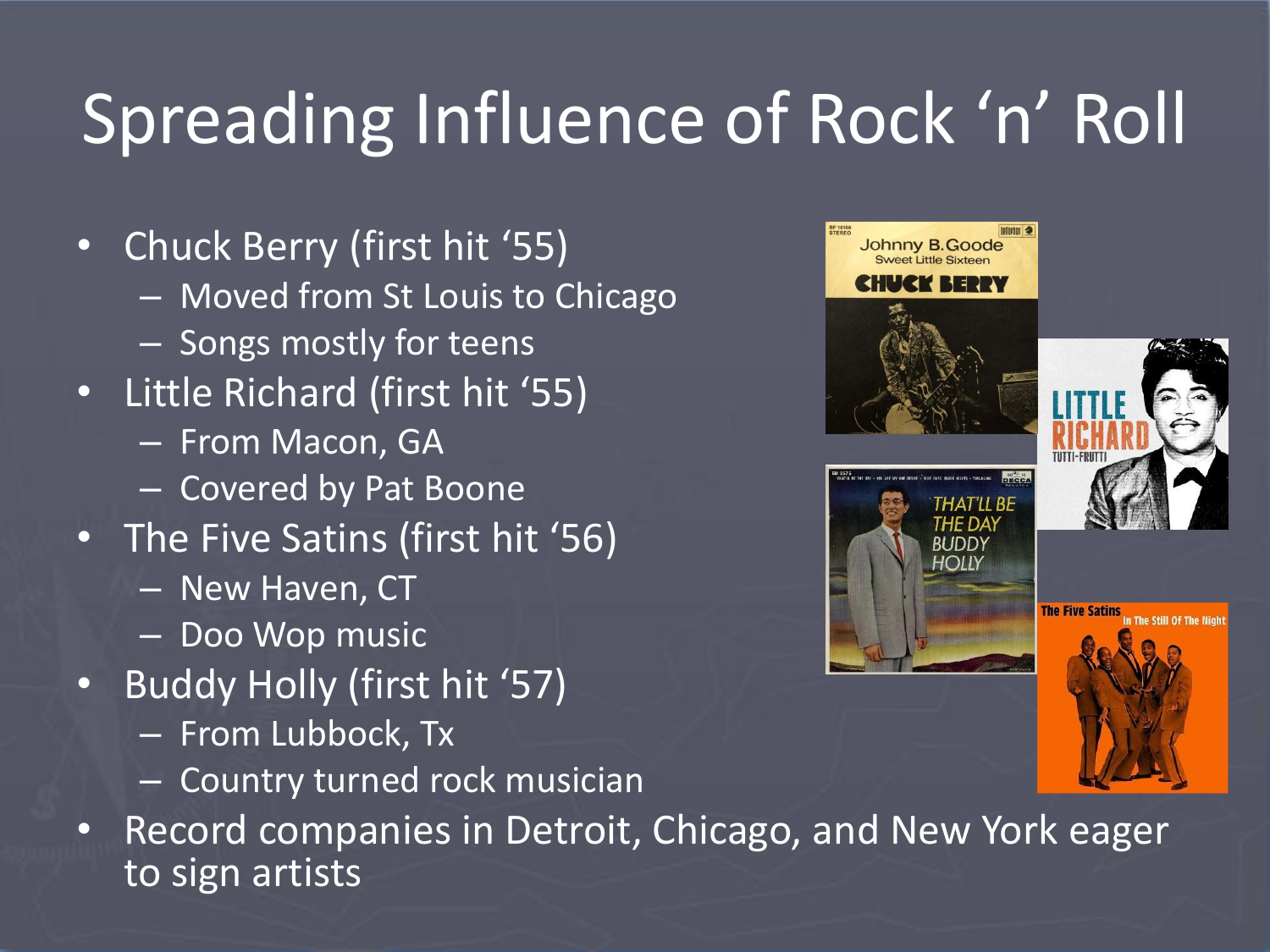#### The British Invasion

#### • The Beatles

- Started out in Liverpool, England
- Came to the United States in 1964
- Began diffusion of British rock music to the United States
- Globalization of cultural trait and packaged as a way to sell
	- Regional differences based of tastes and regional cultures



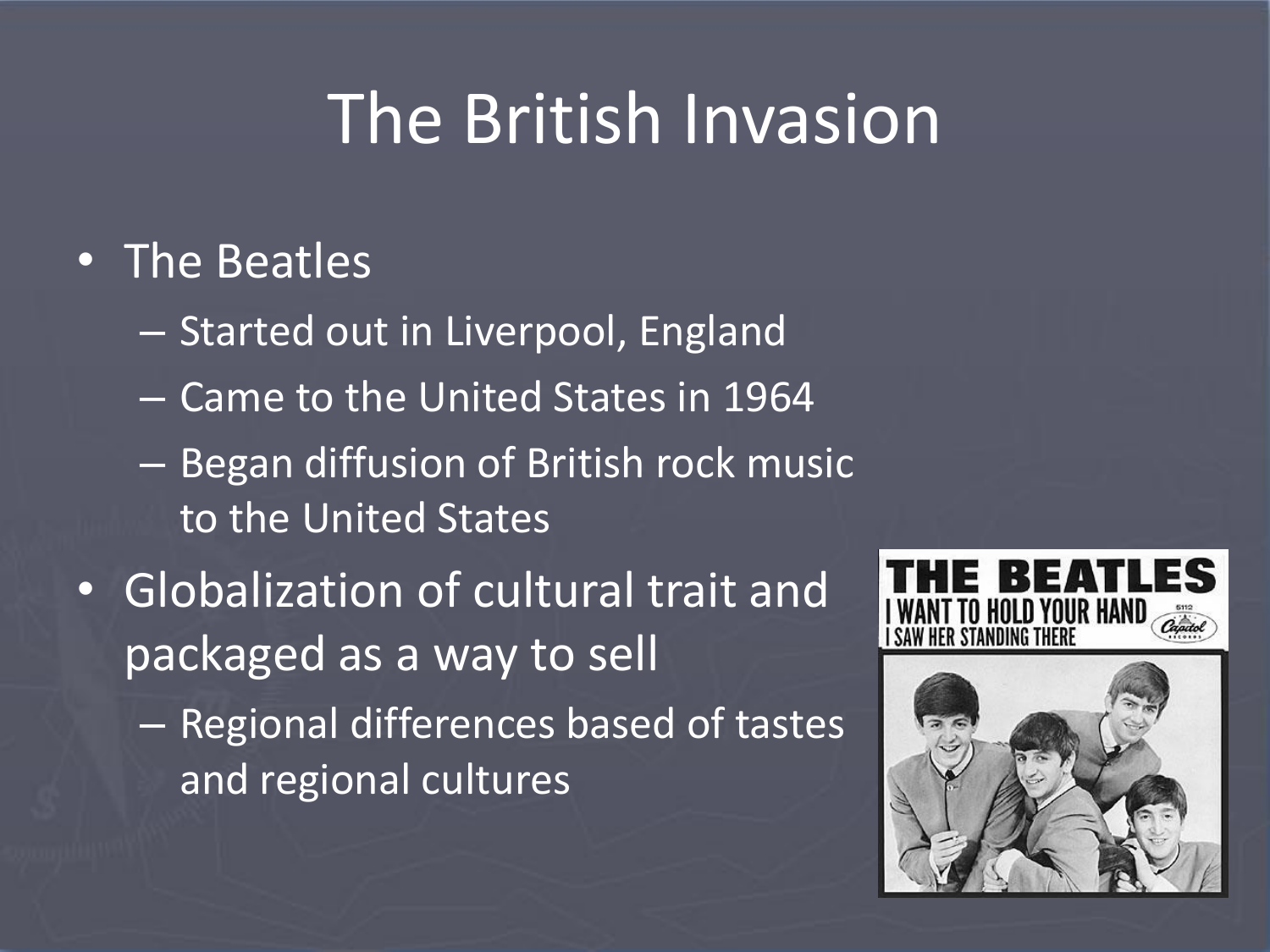#### Spatial Diffusion of Rock 'n' Roll

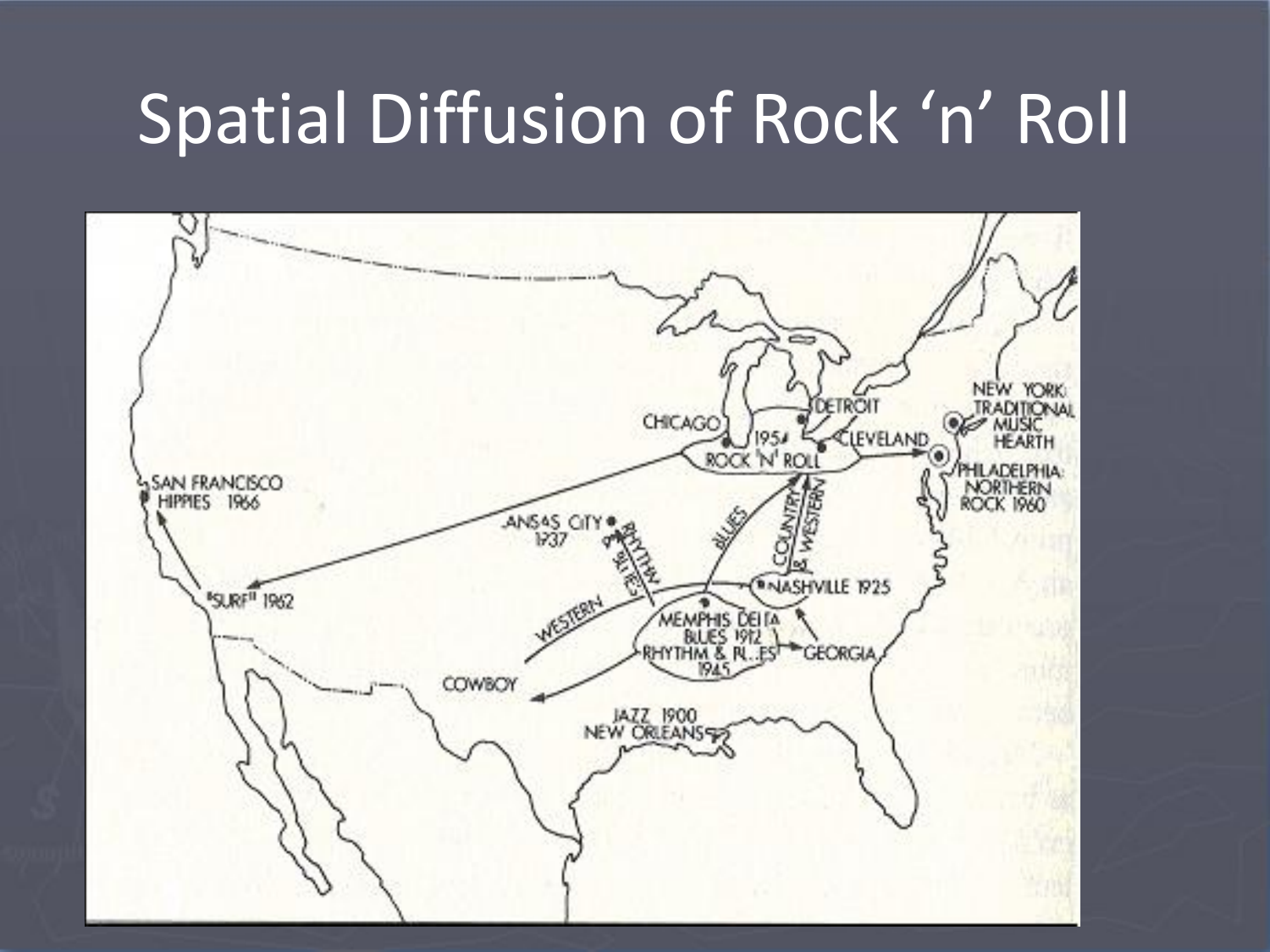#### The continued spread of Rock 'n' Roll

#### **Major Rock Time Periods, Styles and Communities**

| <b>Time Period</b> | <b>Communities and Musical Styles</b>                                                                    |
|--------------------|----------------------------------------------------------------------------------------------------------|
| 1955-1960          | <b>New Orleans (Jazz and R&amp;B)</b><br>Chicago (Blues)<br><b>Memphis (Rockabilly)</b>                  |
| 1961-1965          | New York (Folk)<br>Los Angeles (Surf Music)<br>Detroit (Soul)                                            |
| 1966-1970          | San Francisco (Psychedelic)<br><b>London (Blues and Complex Rock)</b><br><b>Nashville (Country Rock)</b> |
| 1971-1975          | <b>Austin (Country Rock)</b><br><b>New York (Punk Rock)</b><br>London (Art Rock)                         |